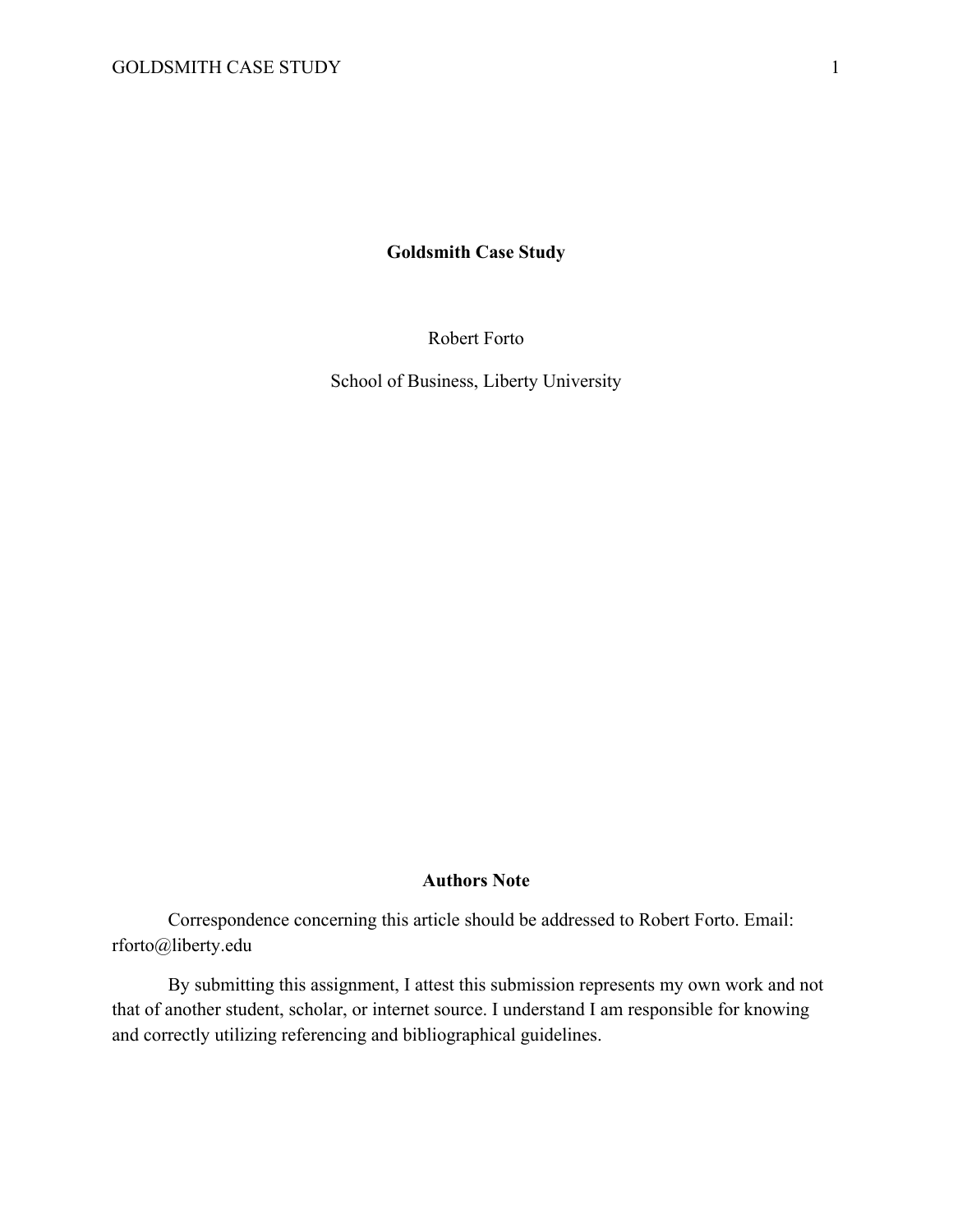### **Goldsmith Case Study**

Marshall Goldsmith is one of the foremost leadership coaches in the world. This paper will examine and evaluate his coaching model from how leaders should adjust their vision to maximize their leadership abilities and how a coach may assist this leader. Furthermore, this paper will examine Goldsmith's approach related to leadership and compare that with recent scholarly and biblical literature to comprise an evaluation of his model and how to use it in a real-world example, a small, family-run business in Alaska.

Goldsmith's coaching is based on a behavioral model. He suggests that coaches and leaders should do a better job of providing clarity, coaching, feedback, and recognition. Goldsmith has a six-question process to help leaders get to this clarity. Where are we going? Leaders should dialogue with their followers to see where the process is headed. The next question is, where are you (the follower) going? This concept is powerful because it immediately puts the stakeholder in feeling like they are a part of the team. Next, a leader should encourage their team to do well and provide recognition when appropriate. Then, a leader should be asked what some suggestions for improvement are? Goldsmith offers a feed-forward approach, focusing on ideas about the future, not the past.

# **Recognition**

In the video series, Goldsmith outlined a straightforward technique that allowed a leader to recognize those around him and provide valuable feedback. Goldsmith argues that a simple thank you to those that do well can go a long way in building a trusting environment within an organization. A good coach can use this technique to make the client feel safe and enable the client to trust the coach.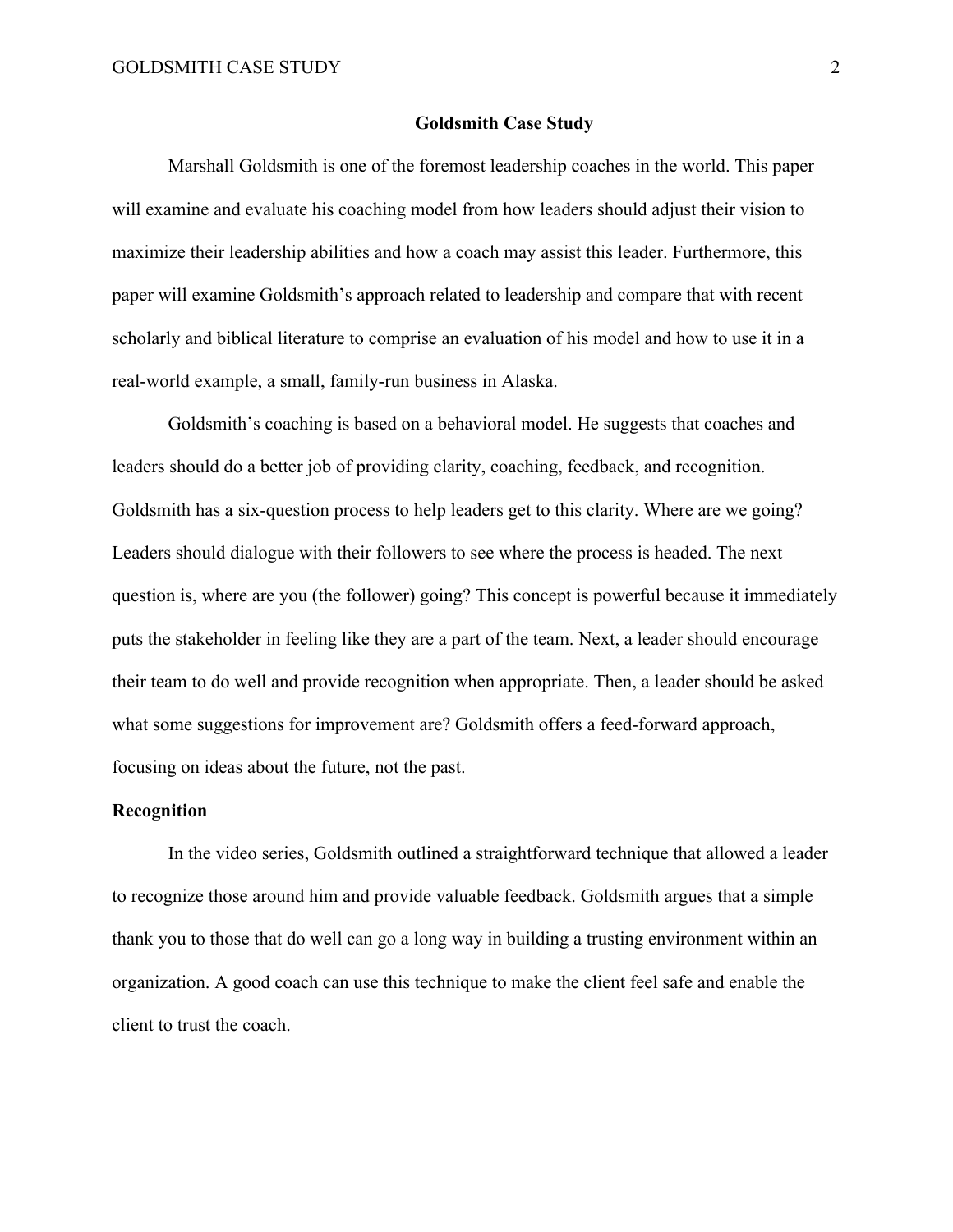# **Delegation**

In the video series, Goldsmith asks the question: If you were the coach for you, what advice would you want for you? In this author's opinion, this alone is what separates a great coach from a mentor or advisor. A key tenet of coaching is challenging the client to think about new ideas and perspectives **(**Boysen-Rotelli, 2018). This question can allow the client to become a better leader and provide more effective delegation. This concept is key to team building and development. A savvy leader will know how to inspire commitment in people so that they choose to act and bring other people along with them.

Further, Goldsmith speaks about the concept of mutual responsibility (Goldsmith, 2003). This collective leadership approach includes those involved in any undertaking. It presents the idea that there is no need for only one person to make decisions and mobilize action on the team (Raelin, 2011; as cited in Raelin, 2018). This is a dynamic process of leadership and delegation where individuals can emerge across multiple levels to contribute knowledge, skills, and meaning to the team (Dansereau and Yammarino, 1998; Day et al., 2004; Friedrich et al., 2009; as cited in Raelin, 2018). This is a fantastic plural phenomenon where leadership and followership are a purely shared approach in which nonmembers are assigned leadership or management duties.

# **Influence**

One of the core tenets of leadership is influence. Leadership is closely linked to the leader's personality, ability to influence others, generate interest, expectations, and emotions to attract the interest of those around him to achieve specific goals proposed (Văcar, 2015). Coaching and leadership are congruent in that there is a challenge of persuasion versus influence. Goldsmith suggests in the video series that persuaders stop short. They try to maintain the status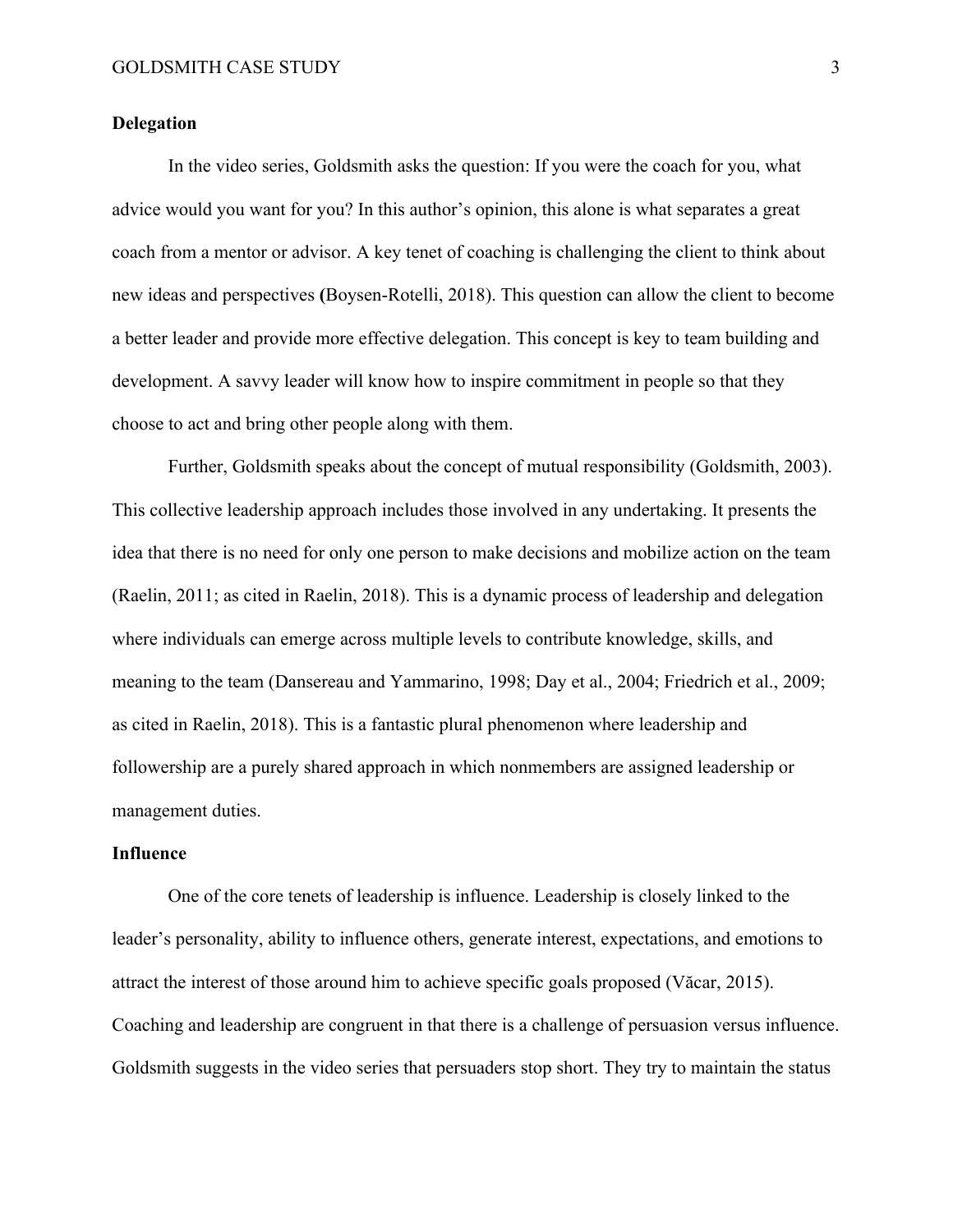quo, whereas influencers shape the future. As Boysen-Rotelli (2018) argues, coaches, listen more than they talk. A good coach provides their client with practical ideas and strategies based on their understanding and experience and does not allow their style to influence the coaching process.

## **Rewards**

This author's most significant struggle as a leader is providing appropriate recognition and rewards for a job well done within his company to his followers. As Goldsmith maintains, shrewd followers will quickly see through the shallow attempt at a reward. He mentions the manager who shows up with coffee and doughnuts one year and the same approach the following year in the video. A good coach will develop a system to determine recognition goals and how leaders can better provide recognition and reward. Most importantly, give people credit for a job well done.

The literature suggests that this method works well. Leaders use specific techniques to encourage and support team members' creativity, such as providing recognition and reward incentives, creating an organizational climate conducive to development, offering free time for the team, and providing adequate and quality resources (Văcar, 2015). A great coach will work with their clients to recognize and reward with a systematic approach that followers find valuable and worthwhile.

#### **Progressiveness**

Goldsmith postulates that tomorrow's leaders have not only the common leadership traits and characteristics as outlined in Văcar (2015), such as vision, self-confidence, responsivity, passion, and initiative, but also progressive traits such as global thinking, cross-cultural appreciation, technologically savvy, and building alliances and partnerships. Rather than the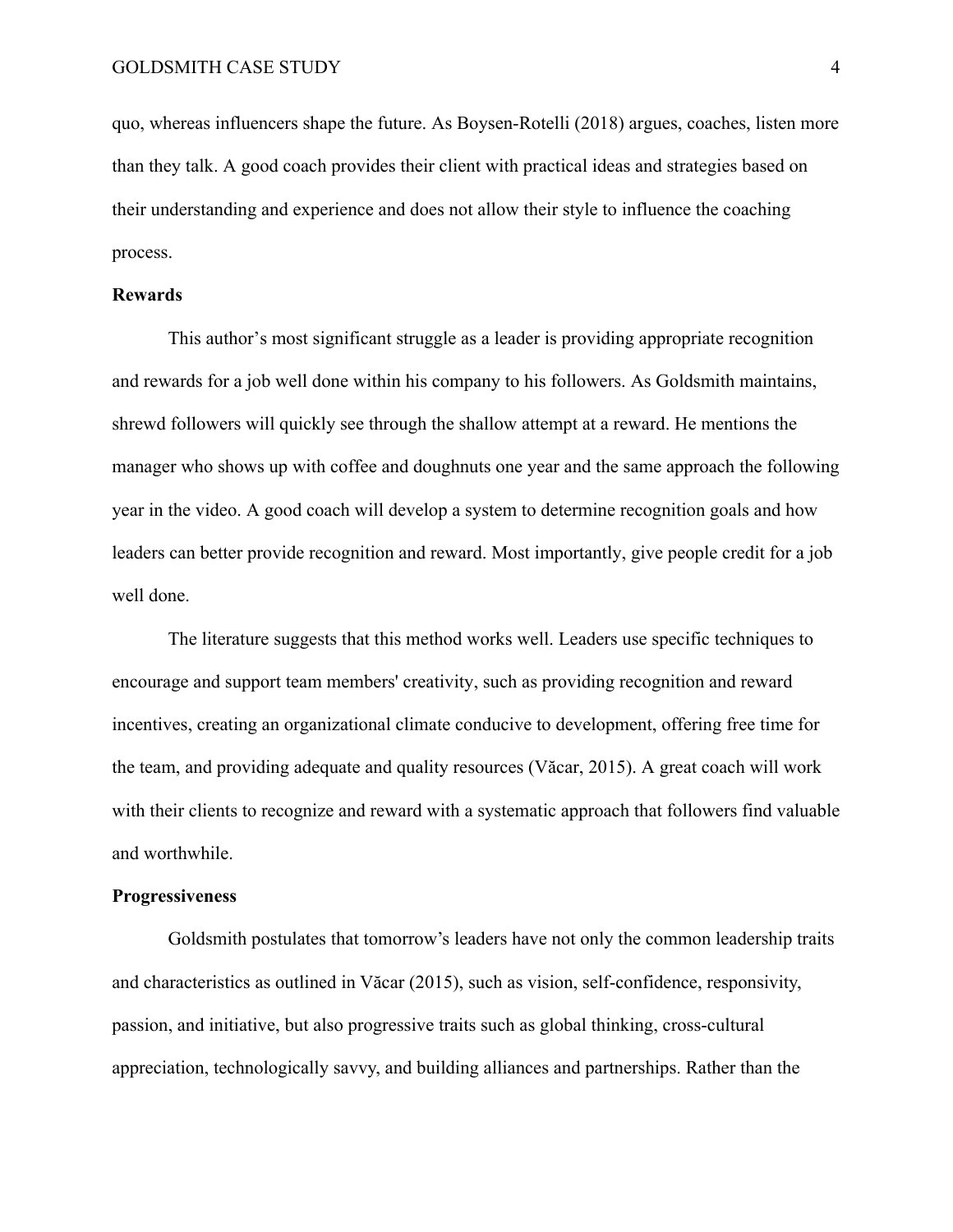# GOLDSMITH CASE STUDY 5

arcane hierarchal approach, this shared leadership approach is a progressive leadership model moving forward. Interestingly, Goldsmith said that most leaders he coaches know more than he does. This concept aligns with what Boysen-Rotelli (2018) postulates that a competent coach understands the client's pressures, challenges, responsibilities, and industry in which they work and designs the coaching experience with all of this in mind.

# **Practical Implication**

This author owns and operates a small family business with just a handful of employees and contractors. This week, working through this exercise has opened his eyes to motivating change and providing recognition to those around him. The video series asked serval powerful questions: Do you currently feel aligned with your team, leaders, colleagues, and employees? And how might the six-question process benefit you, your team, your organization? These videos and literature research clarify this author, giving him a framework to look at the possibilities. That is coaching 101 and is the basis of this course, these videos, the Boysen-Rotelli text, and a pathway moving forward to greater exploration of what is possible.

# **Conclusion**

A thoughtful coach will advise Christian leaders that looking at leadership means looking at themselves. The coach guides their clients to find their strengths and their weaknesses. Lessons from 1 and 2 Kings offer helpful examples that can enable coaches to provide insight to their clients more wisely, effectively, and faithfully. Following Christ means that leadership opportunities regularly arise, and a savvy coach can guide their clients to be better prepared in myriad situations. As scripture tells us, all are called to lead because of their obedience to Jesus in unexpected times (*New International Version*, 2011, Deuteronomy 28). Like Goldsmith, a great coach will enthuse leaders to inspire people to choose to act and bring other people along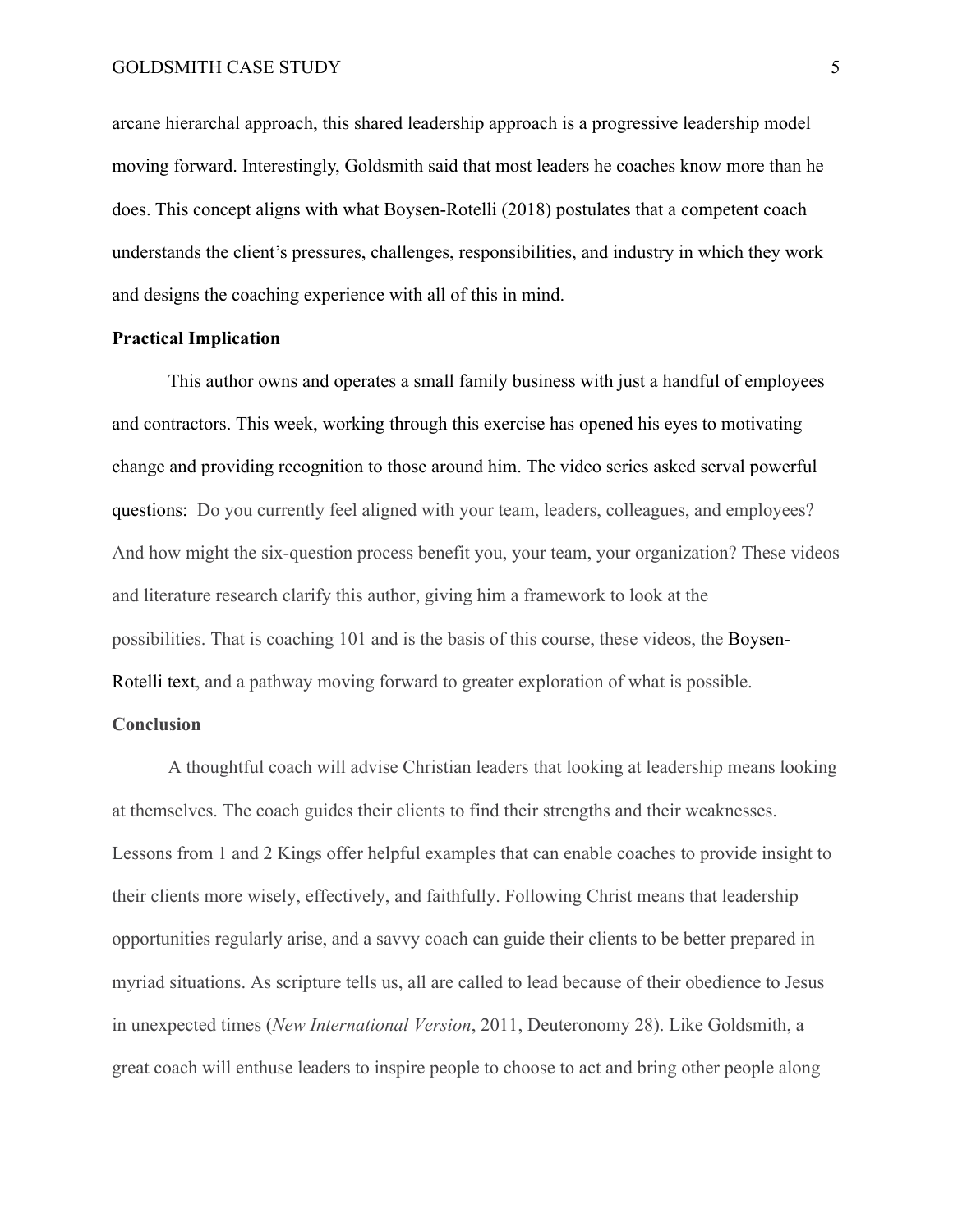with them. Essentially, they become your accolades. The problem is in the convincing stage for many leaders, as Goldsmith pointed out in, *What Got You Here Won't Get You There*, is that many leaders will steamroll others thinking they have to be right (Goldsmith, 2004).